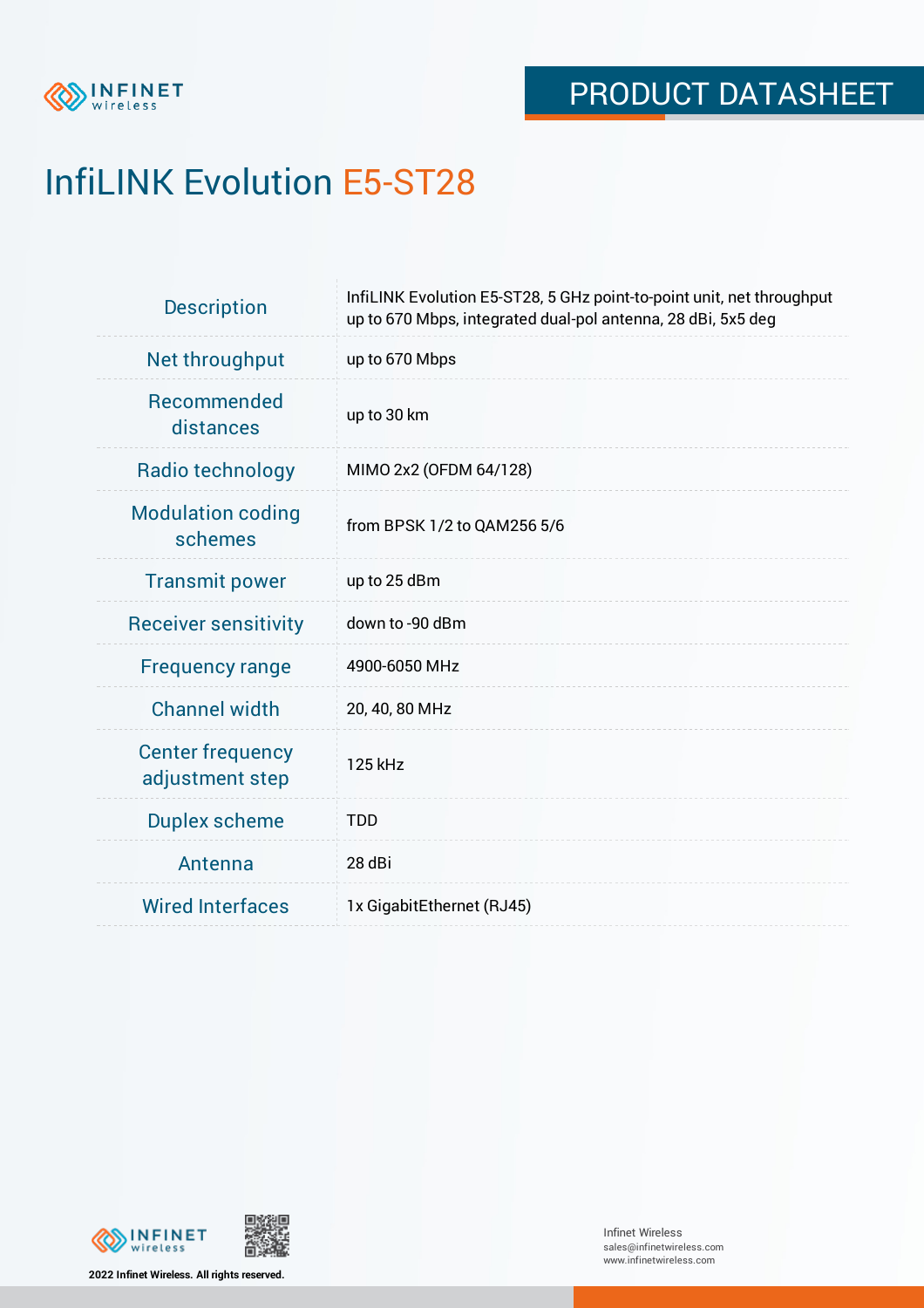

# InfiLINK Evolution E5-ST28

| Consumption                | up to 15 W                                                                                                                                                                                                                                                                                                      |                      |      |                 |  |  |
|----------------------------|-----------------------------------------------------------------------------------------------------------------------------------------------------------------------------------------------------------------------------------------------------------------------------------------------------------------|----------------------|------|-----------------|--|--|
| <b>Power options</b>       | 90-240 VAC ~ @ 50/60 Hz, ±4356 VDC                                                                                                                                                                                                                                                                              |                      |      |                 |  |  |
| <b>Outdoor Unit (ODU)</b>  | 600x600x68 mm, 5.8 kg                                                                                                                                                                                                                                                                                           |                      |      |                 |  |  |
|                            |                                                                                                                                                                                                                                                                                                                 |                      |      |                 |  |  |
| <b>Part Number Options</b> | Prefix                                                                                                                                                                                                                                                                                                          | Freq.<br><b>Band</b> | Ant. | Capacity        |  |  |
|                            | $\cal E$                                                                                                                                                                                                                                                                                                        | 5                    | 28   | 20<br>50<br>670 |  |  |
| <b>Part Number Example</b> | E5-ST28/06600 50                                                                                                                                                                                                                                                                                                |                      |      |                 |  |  |
| <b>Packing List</b>        | - Outdoor unit E5-ST28 - 1 pcs.<br>- Power Supply IDU-CPE-G(24W) - 1 pcs.<br>- Power Cord - 1 pcs.<br>- Cable Gland - 1 pcs.<br>- Standard RJ-45 connector - 1 pcs.<br>- Shielded RJ-45 connector - 1 pcs.<br>- RJ-45 Plug Cap - 1 pcs.<br>- MONT-KIT-85S Mounting kit - 1 pcs.<br>- Quick Start Guide - 1 pcs. |                      |      |                 |  |  |



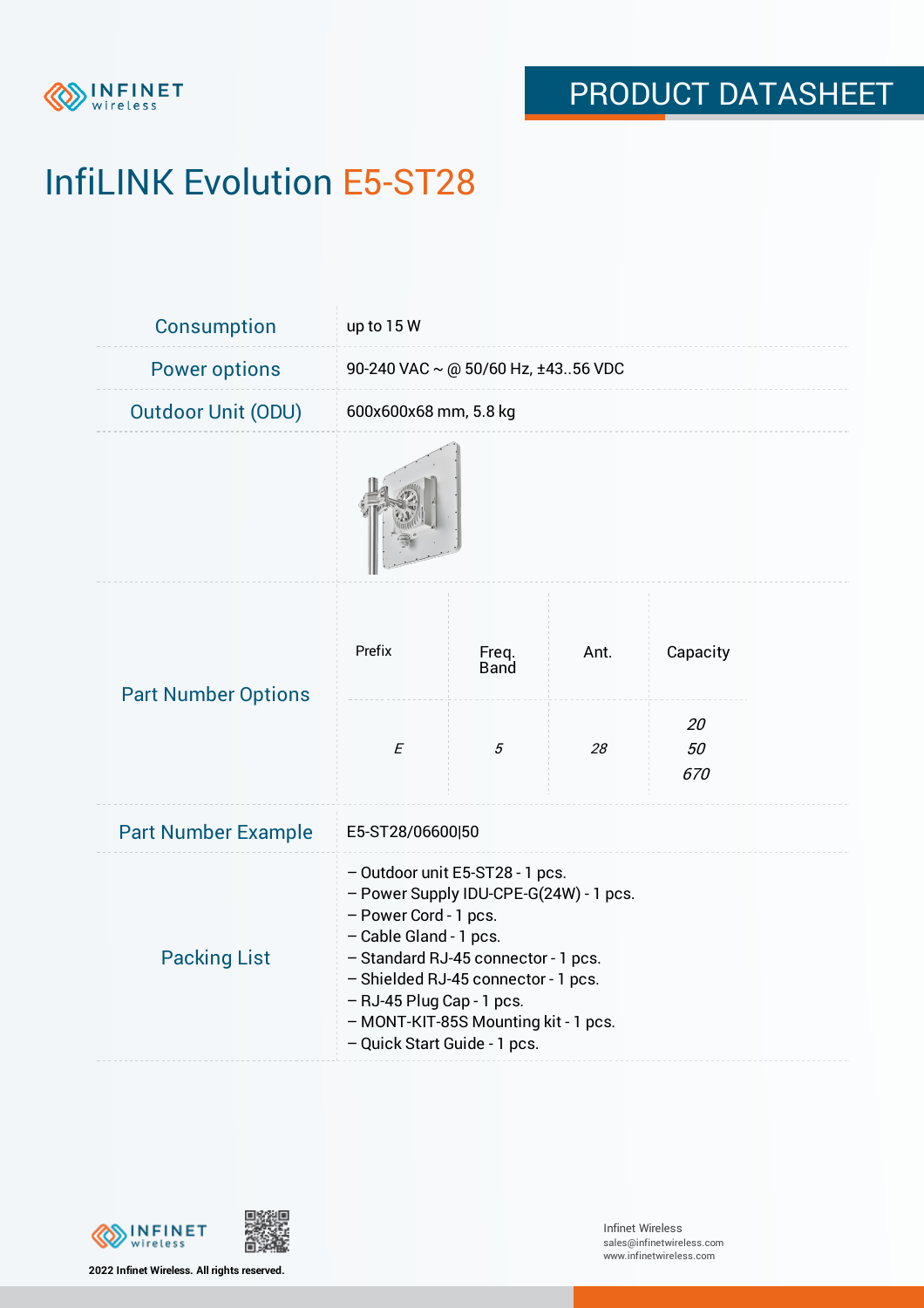

## PRODUCT DATASHEET

## InfiLINK Evolution E5-ST28

### Features

#### **RADIO**

- **Voice/RTP Aware Superpacketing**
- **DFS**
- **Automatic Bitrate Control** Þ
- Þ **Automatic Transmit Power Control**
- Þ **Spectrum Analyzer mode**
- ٠ **Channel testing tools**

#### **NETWORKING**

- **Ethernet-over-IP and IP-over-IP tunneling**
- **ARP protocol support**
- **MAC/IP filtering**
- **Full-fledged 2nd layer switch**
- **RIPv2 / OSPFv2 /static routing** Þ
- Þ **L2/L3 Firewall**
- Þ **NAT (multipool, H.323-aware)**
- **DHCP client/server/relay**

### **MANAGEMENT FEATURES**

- **Various Management Protocols: HTTP, HTTPS, SSH, Telnet, SNMP v1/2c/3 (MIB-II and proprietary MIBs)**
- **Graphical User Interface**
- **LED Indication: power status, wireless and wired link status, signal level**
- **Antenna alignment tool**
- ٠ **Automatic software update**
- **Online monitoring with proprietary EMS InfiMONITOR.**

### **QUALITY-OF-SERVICE**

- **17 priority queues**
- **IEEE 802.1p support**
- **IP TOS / DiffServ support**
- ٠ **Full voice support**
- **Traffic limiting (absolute, relative, mixed)**
- **Traffic redirection**

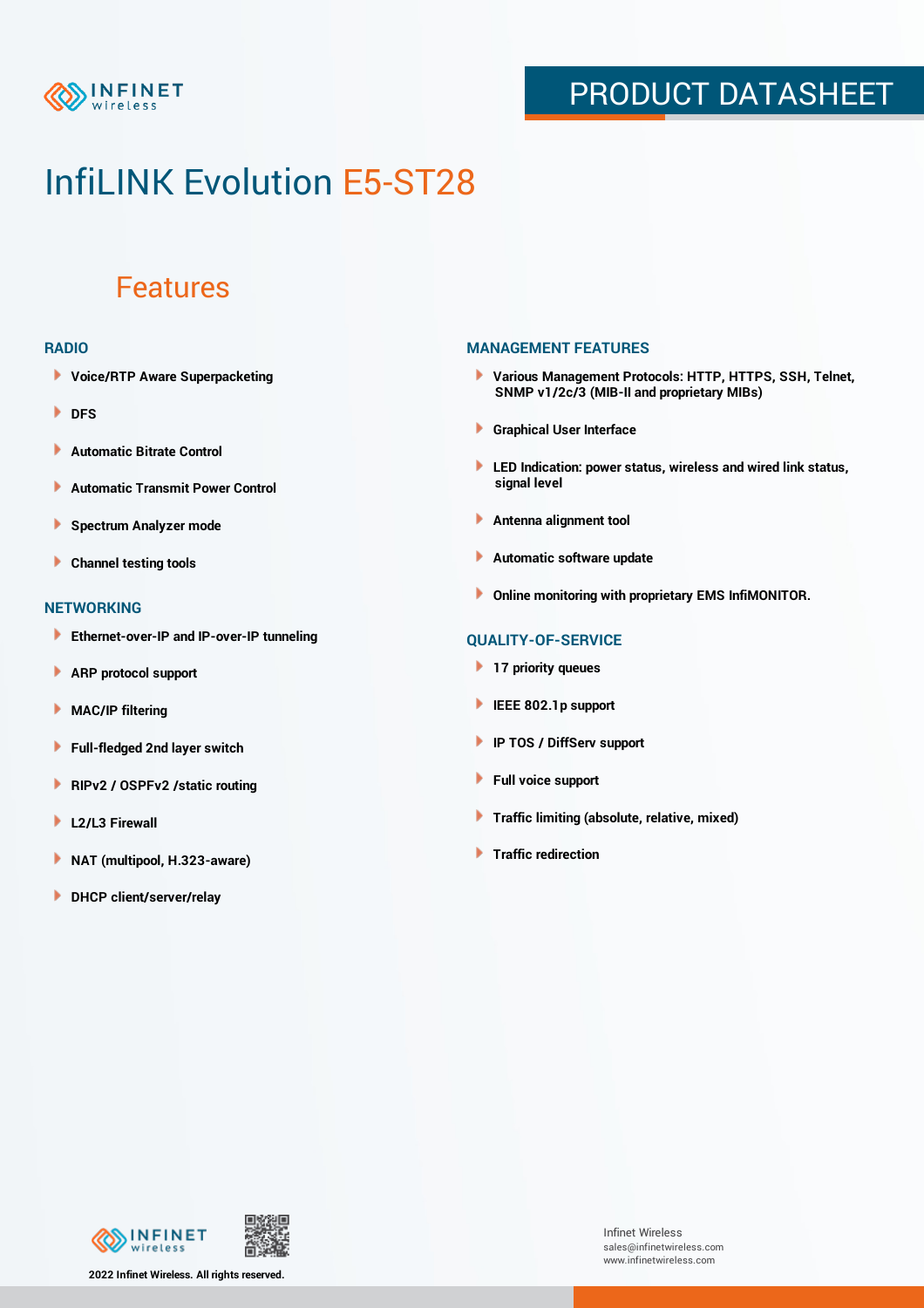

## PRODUCT DATASHEET

## InfiLINK Evolution E5-ST28

### Features

### **ENVIRONMENTAL**

- **Outdoor Units:**
	- operating temperature range -40..+60 °C, (can be extended to -55..+60 °С, models with "t" index in PN), 100% humidity, condensing
	- IP66/IP67 compliant water and dust protection
	- wind load: 200 kph, survival
- **Indoor Unit:** — 0..+40 °C, 95% humidity, non-condensing
- **SECURITY FEATURES**
- Þ **Storm/flood protection**
- ۱ **Password protection**
- × **Secure command-line access via SSH protocol**

### **MAC**

- **ARP support**
- **Proactive channel testing**
- **Pseudo-radio interface:**
	- unique Infinet Wireless feature to join Infinet networks via 3rd party equipment
- **Automatic over-the-air firmware upgrade**

### **STANDARD COMPLIANCE**

- **Radio**
	- ETSI EN 301 893 v.2.1.1
	- $-$  FTSI FN 302 502 v.2.1.3
	- FCC Part 15.407
- **EMC**
	- ETSI EN 301 489-1 v.2.2.3
	- ETSI EN 301 489-17 v.3.2.4
	- FCC Part 15 Class B
- **Safety**
	- EN 62368-1:2014+A11:2017
	- EN60950-22:2017
	- EN62311:2008
- **RoHS (pending)**
	- EN IEC 63000:2018